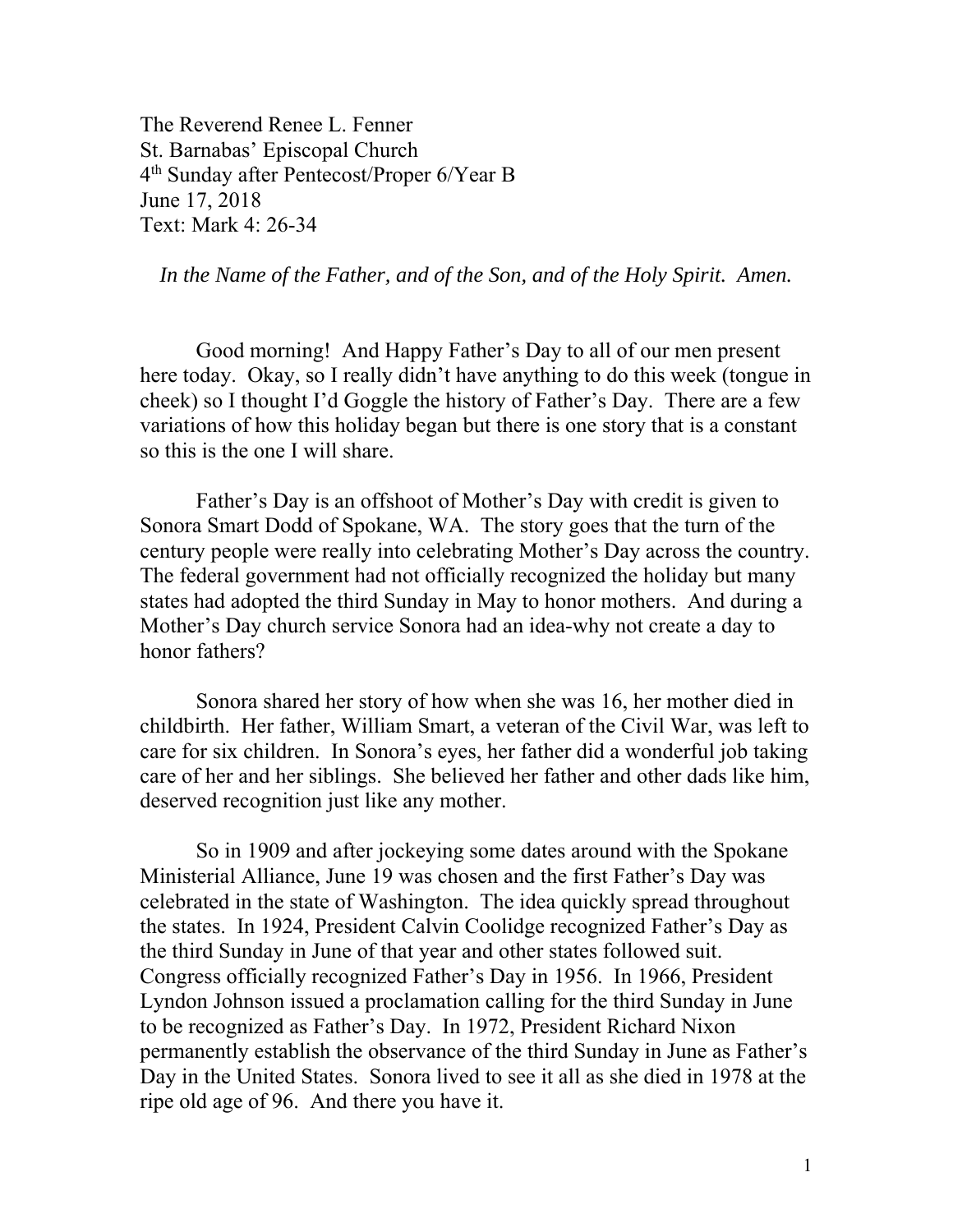So like Mother's Day, we give much love and homage to and remember fathers and father-like figures living and deceased. Hallmark makes a big buck and dads (if you are blessed to still have one in your life) gets another power tool, mug and tie that say "World's Best Dad" to add to his collection.

But all kidding aside, we give God thanks for fathers realizing that not everyone will share a fondness for this day. Still, it is a blessing for many people to have grown up with a good father or father figure in their lives. Like many of you who are or were so blessed, I give God praise and thanks for fathers everywhere, especially my own father. I have fond memories of long car rides on the weekends, trips to the zoo, and his homemade pies, the crust made with his own two hands. Him pulling my first loose tooth. My family never prayed together although we were always reminded to say our prayers before going to sleep but I do remember my dad taking us to church. He could not kneel because he wore a brace that went up to his thigh but he managed a combination of sorts by sitting close to the edge of the pew with his right leg resting over the kneeler. He rarely looked up at the altar but kept his head bowed in prayer. This is one of the images of him that I remember most.

Our dads taught us many things-how to throw a ball, tie a tie, drive a car, change a tire, do a little plumbing or electrical work. They taught us how not to reduce a great piece of meat on the grill to a charred inedible lump; to be kind, respectful, considerate, how to speak up for ourselves, how to look someone straight in the eye and tell the truth, how to pray, how to love. These are some of the things that Jesus taught as he walked this earth. He also shared much about the kingdom of God and God whom he called Father. And when he taught his disciples how to pray he said to pray "Our Father..." For we too are children of God.

Often during his ministry, Jesus used parables to teach the crowds which included all manner of persons-the learned and uneducated, poor and rich, and laborers of every ilk. Jesus used parables in order to teach about the kingdom of God; to give his hearers a glimpse into the mystery and majesty and life of God to which we are invited to share. In today's gospel Jesus tells two parables and he uses the image of seeds.

First, Jesus tells us that the kingdom of God is like someone scattering seeds. Instead of worrying about the seeds he has sown, the grower simply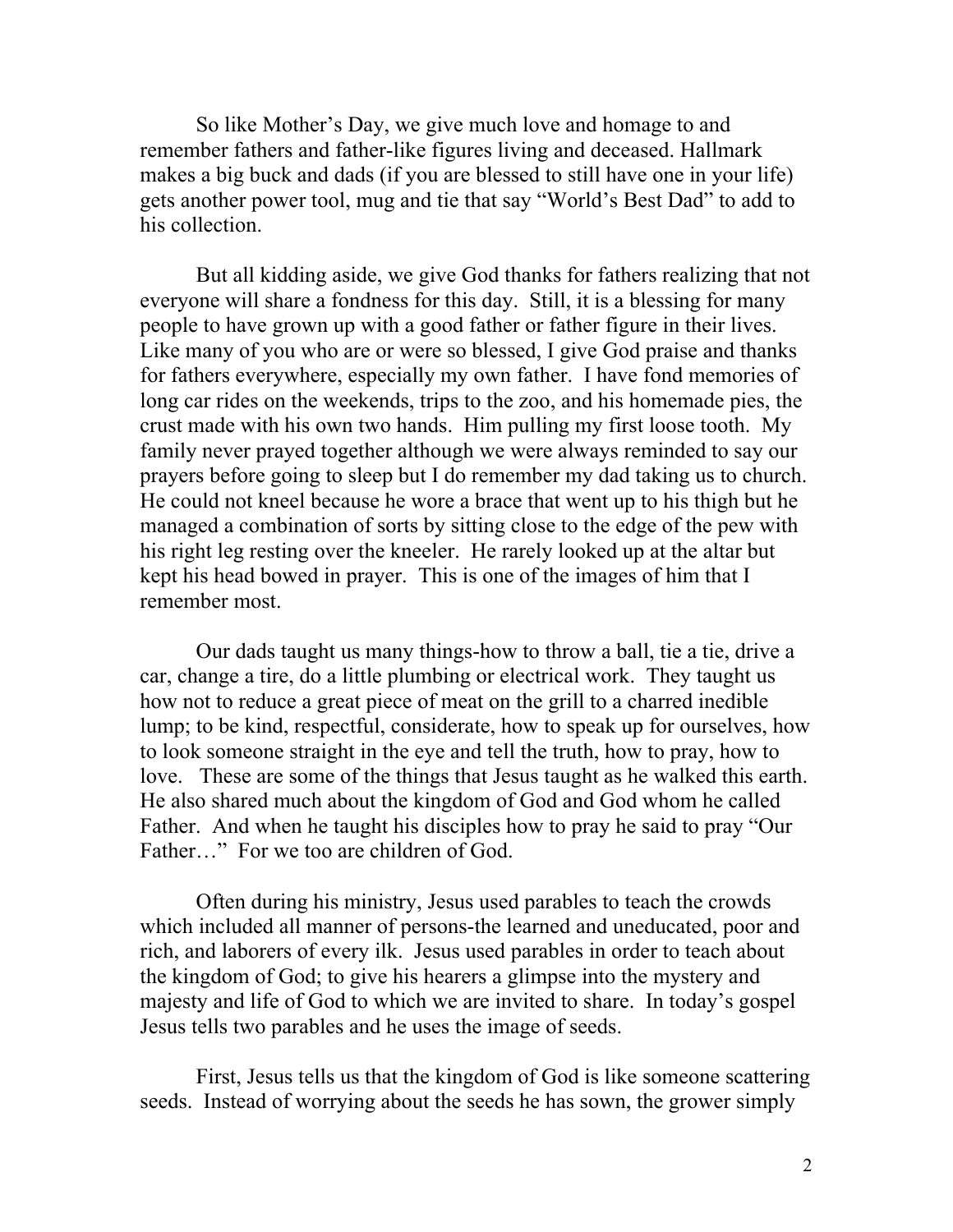sleeps and trusts God and nature's process to do what seeds are supposed to do-sprout and grow. He does not know exactly HOW but *somehow* the seeds are slowly transformed from sprout to blade and then to grain which can then be harvested. Then Jesus tells a second parable and he says the kingdom is like a mustard seed. A mustard seed is an extremely tiny seed and can grow into a huge shrub eight to ten feet high, large enough to become a shelter for the birds of the air. Again, we don't exactly know how such a teeny tiny seed can become a huge shrub but *somehow* it does!

And this is like God's kingdom. Jesus is telling us in spite of all the negativity in the world, in spite of all our silliness, God's kingdom is near and is growing. Theologian, Dave Lose, remarked that, "These two parables fall right into that tensile, interesting, and even exciting "now and not yet" dimension of God's reign".\*

As followers of Jesus, you and I are to be seed and soil that brings life and love to this world. As the Body of Christ we are to "bring it", as the younger generation says, and then allow God to do what God does- use us as participants for the further building up of the kingdom.

Someone wrote in a blog this week that God's kingdom may be like planting potatoes. Because they grow beneath the soil, you won't know if potatoes are growing until time to harvest them. Yet all the while they are developing and growing into something valuable.

We may never be fully aware of all the times that God uses us in our everyday lives. And those times are not always huge and grandiose or even barely noticeable. We will not always be aware of the impact that we have. Fathers and mothers, who are the first to plant seeds, hope they have instilled in us right from wrong and taught and modelled for us- respect, values, morals, and love; all those good things and more, and hopefully we've *listened* and then taught our children (or nieces and nephews) who will hopefully teach their children and then their children, and then their children. Educators can only hope that something said or done in the classroom will somehow be beneficial to their students at some point in their lifetime. Preachers can only pray that some little nugget preached and/or *modeled* will make a difference in someone's life at the right moment. We may think that any small act we do is insignificant but it may well be monumental in someone else's life. We may even think that because we are a smaller congregation these day there is little we can do to effect change in our